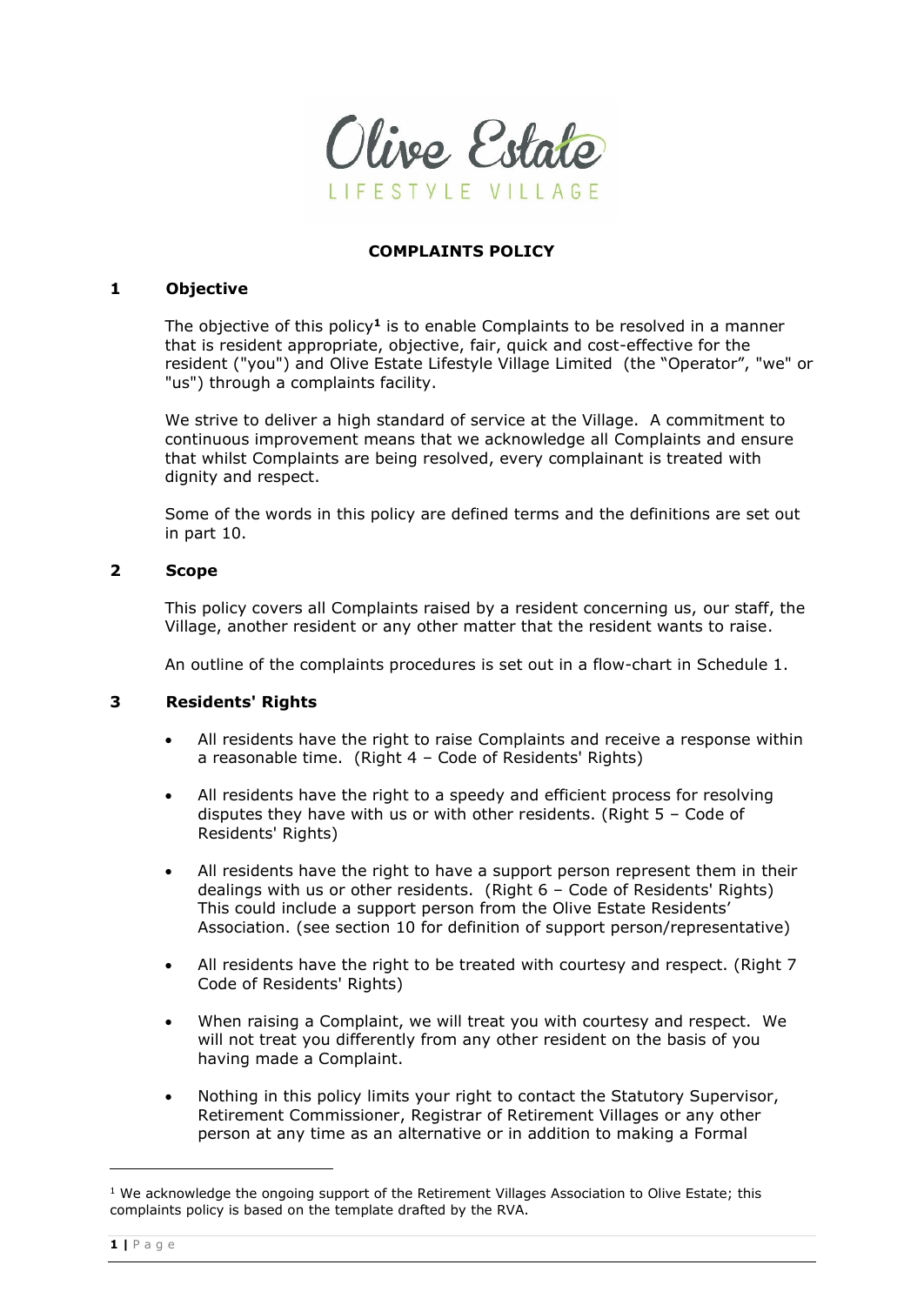Complaint, or regarding any alleged breach of the Code of Residents' Rights. You may exercise this right by contacting the Statutory Supervisor, Registrar of Retirement Villages or Retirement Commissioner directly using the contact details provided in Schedule 2.

### **4 Issues or Concerns**

It is important that you can at any time informally raise with us any issues or concerns that you may have. You are encouraged, but not required, to raise any issues or concerns informally with us prior to making a Formal Complaint. All issues and concerns will be dealt with in accordance with part 5 of this policy. If you are dissatisfied with the response to your issue or concern you may at any time raise your issue or concern as a Formal Complaint in accordance with the procedure set out in part 6 of this policy.

Issues or concerns raised anonymously cannot be dealt with in accordance with the policy set out in part 5. However, we will endeavour to investigate, consider or resolve any issue or concern anonymously brought to the attention of the Village Manager. If the issue or concern results in a change to any policy or practice at the Village which would ordinarily be notified, then all residents will be notified of this outcome.

### **5 Issues and Concerns Procedure**

An issue or concern may be raised at any time with the Village Manager.

The Village Manager's contact details are set out in Schedule 2. Issues or concerns can be raised in writing or verbally, there is no prescribed form. If the issue or concern is made verbally, the Village Manager will record it in writing as soon as practical.

Where you have raised an issue or concern we will acknowledge this to you in writing within 5 Working Days.

We will respond to your issue or concern within a reasonable time. If we are unable to give you a response within 20 Working Days of the date you raised the issue as a concern we will contact you and explain what progress has been made and when a final response might be expected. Once we have completed our investigation of the issue or concern we will provide written advice of the outcome to you.

If you are not satisfied with our response or the progress towards resolution you may choose to raise a Formal Complaint.

## **6 Formal Complaints**

You have the right to make a Formal Complaint about us, our staff, the Village, other residents or any other matter. Before commencing the Formal Complaints Resolution Procedure you may wish to:

- raise the matter as an issue or concern as set out in parts 4 and 5;
- talk to the Statutory Supervisor, Registrar of Retirement Villages and/or the Retirement Commissioner about wishing to make a Formal Complaint. Contact details for these organisations are set out in Schedule 2;
- as an alternative, or in addition to making a Formal Complaint, contact the Statutory Supervisor if your complaint is about a breach of the Code of Residents' Rights;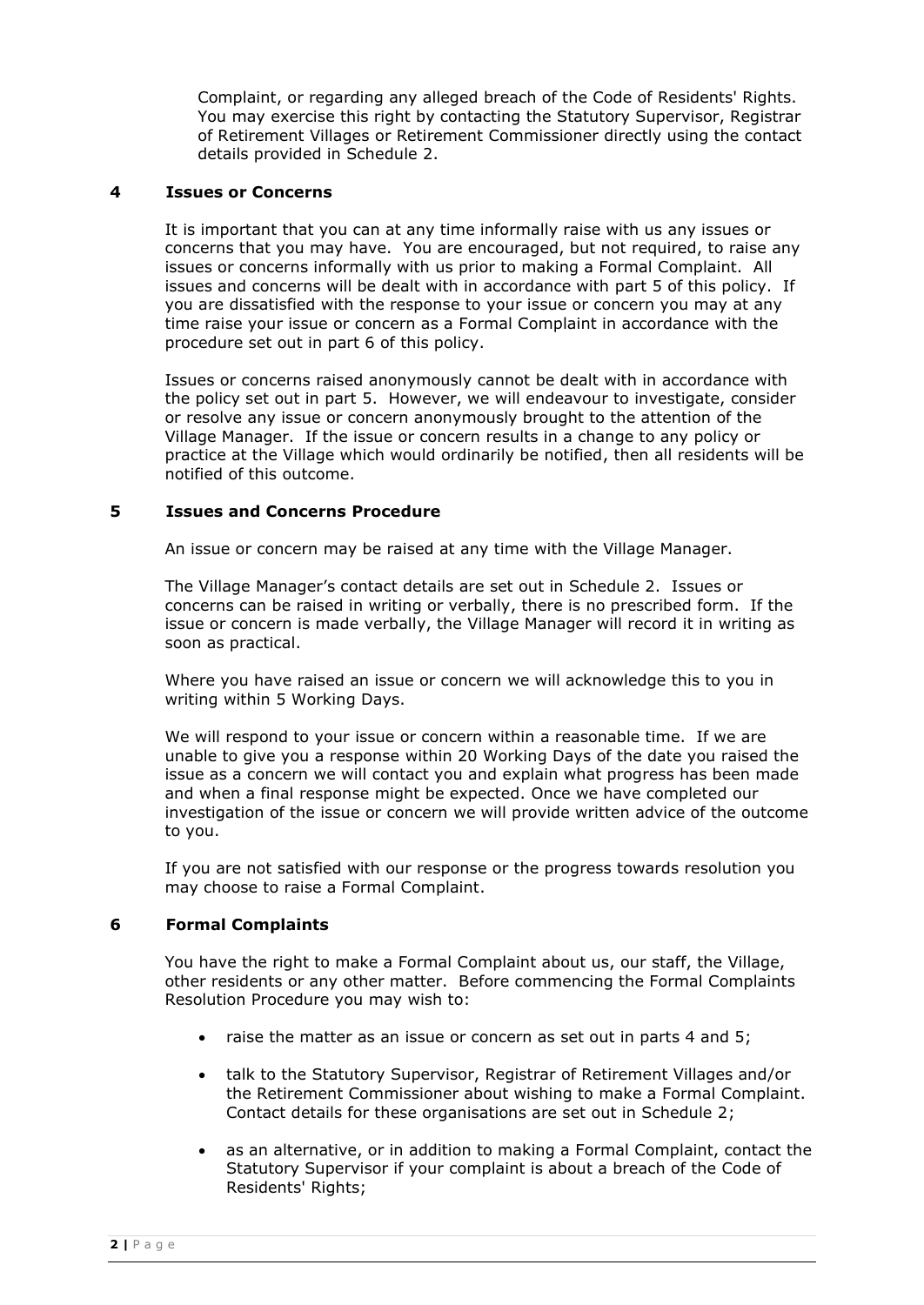• request that the Olive Estate Residents Association (the residents committee) call a meeting with us and/or the Statutory Supervisor.

### **7 How to Make a Formal Complaint**

Formal Complaints must be given to the Village Manager. A Formal Complaint must be in writing, signed and dated by you. We encourage you to use the attached Formal Complaint Form (Schedule 3). Copies of the form are available outside the main office, on the Olive Estate Lifestyle Village website or on request.

If you are not able to write the Complaint your personal representative, or a support person you have authorised in writing, may write the Complaint for you. This could include a support person from the Olive Estate Residents' Association.

If you are not able to write the Complaint and you do not have a person to assist you in writing the Complaint, the Village Manager will at your request record your Complaint in writing based on what you tell the Village Manager at the time. The Village Manager will read the Complaint back to you to confirm it is recorded correctly and will provide you with a copy.

A register is kept of all Formal Complaints. The Commission for Financial Capability (the "CFFC", headed by the Retirement Commissioner) collects information about complaints as part of its monitoring function under the Retirement Villages Act 2003. We are required to provide information about the number of formal complaints during the prior six-month period, classification, resolution rate and information about the outcome, and how many formal complaints were referred to either a statutory supervisor or mediator. The CFFC publishes a summary of the information received but does not publish the identity of any complainant or village involved in a complaint.

## **Formal Complaints Resolution Procedure**

We will acknowledge in writing every Formal Complaint within 5 Working Days of receiving it. This acknowledgement will include the process and timeframe for resolving the Formal Complaint. We will endeavour to resolve the Formal Complaint within 20 Working Days from the date we receive the Formal Complaint. We will regularly inform you about the progress of your Complaint.

We will work with you directly to resolve the Formal Complaint to your satisfaction. If we are unable to resolve the Formal Complaint within 20 Working Days we will advise you of the progress of the Formal Complaint and the reason for the delay. We will continue to regularly inform you about the progress of the Formal Complaint.

If any proposed action by us is the subject of the Formal Complaint, we will suspend taking that action until the Formal Complaint is resolved. We may, after we have consulted with the Statutory Supervisor, decide that it is in the best interests of the Village as a community to proceed with the proposed action while the Formal Complaint is being resolved.

### *7.1 Statutory Supervisor*

If the Formal Complaint has not been resolved to your satisfaction within 20 Working Days of it being received by us, we will refer the Formal Complaint to the Statutory Supervisor and ask that the Statutory Supervisor work with the parties to provide an impartial perspective and recommend a way forward. We will advise you once we refer the matter to the Statutory Supervisor.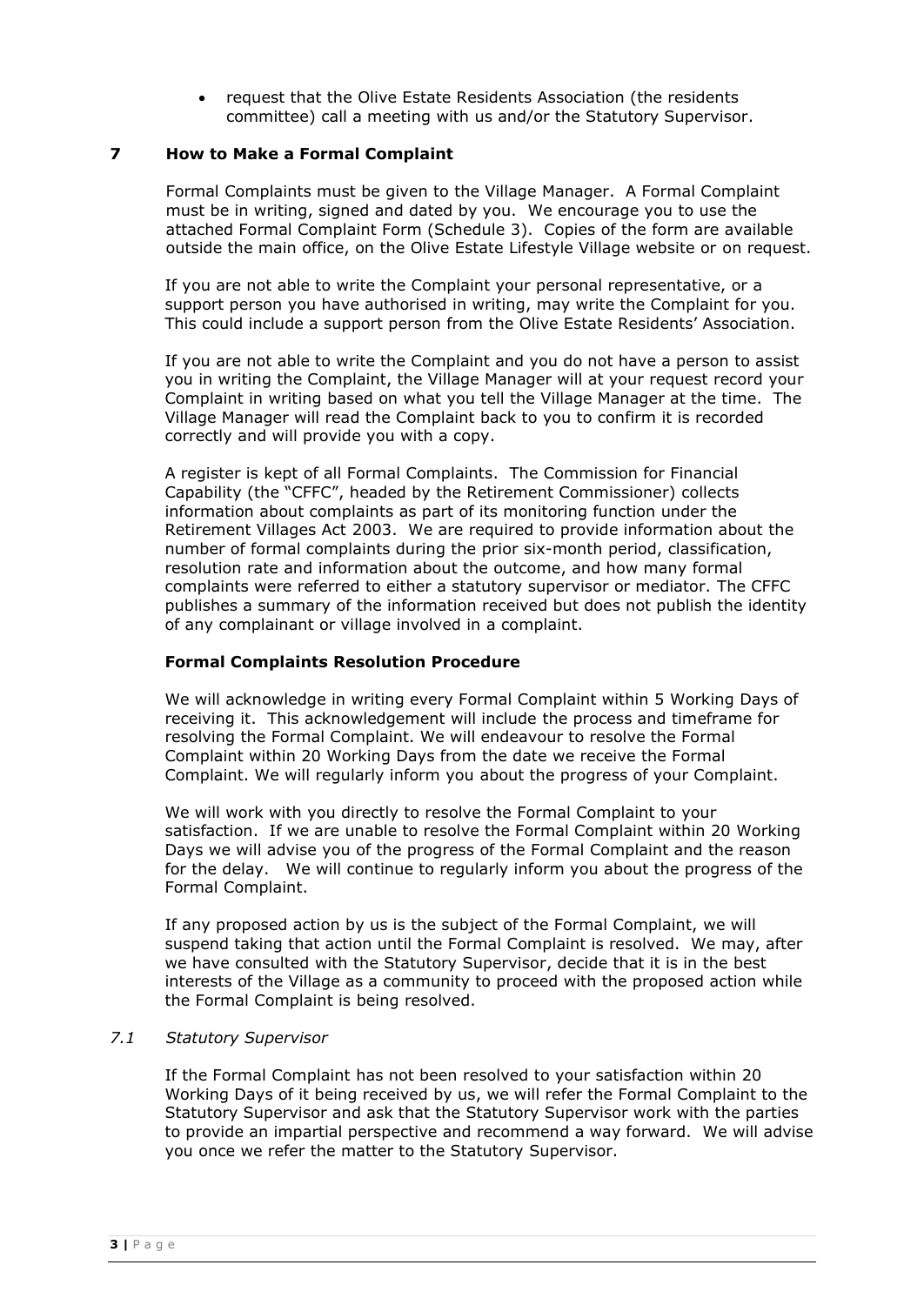## *7.2 Mediation*

If the Formal Complaint has not been resolved within 20 Working Days after being referred to the Statutory Supervisor, or if it is not possible to proceed under part 7.1 above, we will offer you the option of mediation with an independent mediator.

If you agree to mediation, we will suggest one or more independent mediators to you. The mediator must be either a member of an alternative dispute resolution agency which is approved by the Retirement Commissioner and listed on the Retirement Commissioner's website or alternatively the parties have the option to agree on another independent third party.

If you and we agree on a mediator, we will refer the Formal Complaint to that person. If the parties cannot agree on a mediator within 5 Working Days we will ask the CFFC to select one who we will engage.

Each party is responsible for their own costs in preparing for mediation. If the Formal Complaint is about us or our staff we will pay the mediator's costs. If the Formal Complaint is between residents the mediator's costs will be divided evenly between each party and us.

If you do not agree to mediation, or if the complaint is not resolved to the parties' satisfaction within 20 Working Days of the referral to mediation, you may issue a dispute notice, refer a summary of the requirements and procedure for issuing a dispute notice in part 9 below.

### *7.3 Unresolved Formal Complaints*

The above process does not prevent you at any time after 20 Working Days of your Formal Complaint being received by us from issuing a dispute notice. Your right to issue a dispute notice is subject to the terms set out in the Retirement Villages Act 2003. Again, a summary of the requirements and procedure for issuing a dispute notice are set out in part 9.

### *7.4 Recording Resolution of Formal Complaints*

If the Formal Complaint is resolved by mutual agreement or following referral to the Statutory Supervisor or by referral to mediation we will:

- Record the resolution in writing;
- State what actions, if any, will be taken, who is responsible for taking that action, and the timeframe for the action to be completed;
- Set out the terms of any agreement about costs and any other terms;
- Arrange for the resolution to be signed and dated by all parties; and
- Provide a copy to all parties.

### **8 Disputes Panel**

*Please note: The following is an overview of the disputes panel process only. It is not intended to substitute for Part 4 of the Retirement Villages Act 2003 and the Retirement Villages (Disputes Panel) Regulations 2006.*

We encourage all residents to take advantage of all steps set out in the Formal Complaint Resolution Procedure prior to giving a dispute notice.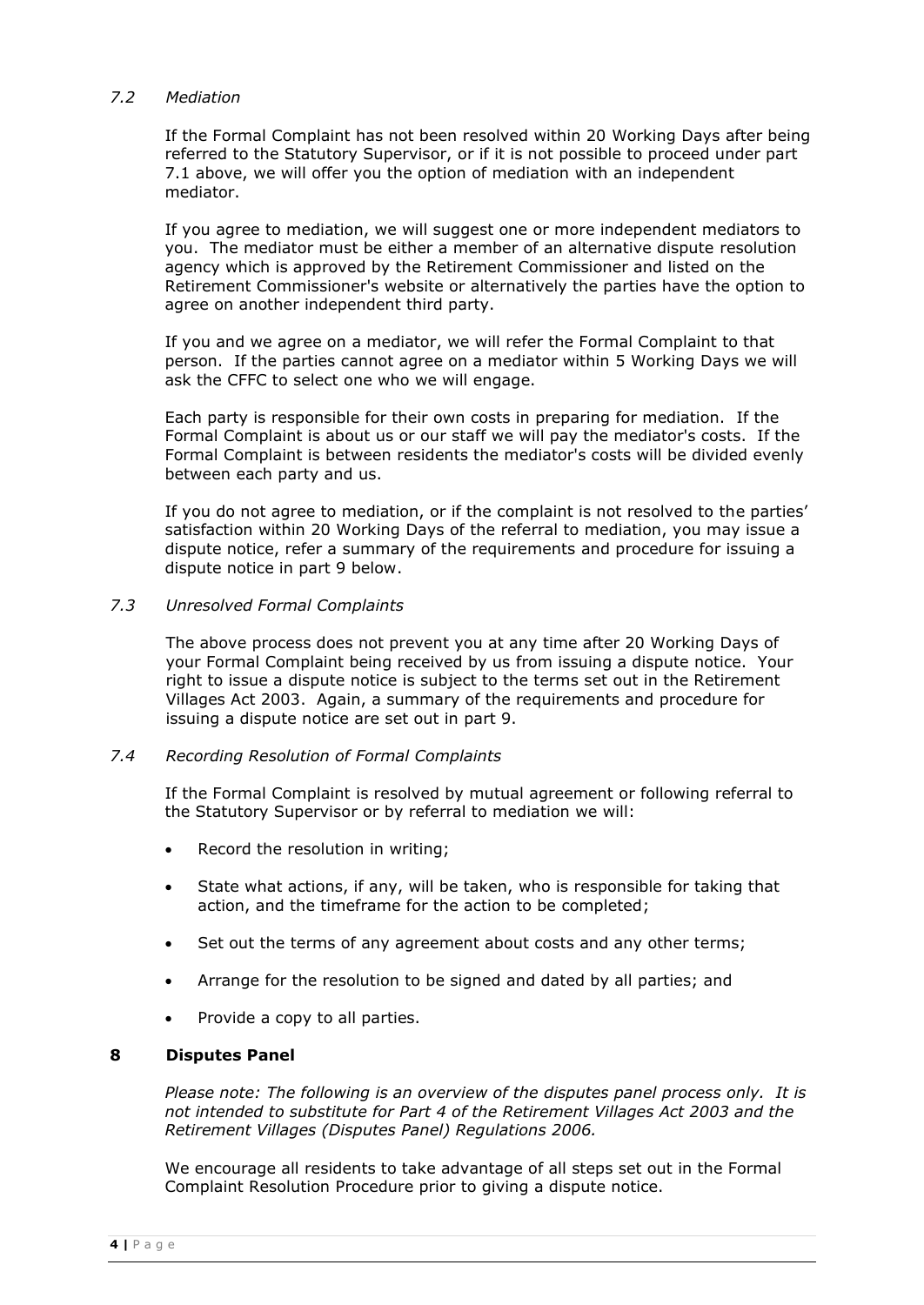However, nothing in this policy limits your right to give a dispute notice at any time permitted by the Retirement Villages Act 2003 and Code of Practice or the right of the parties to agree to mediation at any time during a dispute panel process.

Where you have an unresolved Formal Complaint you may, in summary, be able to give a dispute notice at any time between 20 Working Days, and 6 months, after the date the Formal Complaint was received (or such later time by agreement of all parties).

Not all Formal Complaints are able to be referred to a disputes panel for resolution. You may give a dispute notice for a Formal Complaint which relates to any of the following:

- a decision by us which affects your occupation right or access to services or facilities.
- a decision by us to change the charges you pay under your occupation right agreement for outgoings, services or facilities.
- the charges or deductions made when you leave the Village.
- an allegation that we have breached the Code of Residents' Rights or Code of Practice.
- a dispute between you and another resident or guest of another resident which affects your occupation right.

If a complaint relates to an alleged breach of your occupation right agreement or the Code of Practice in disposing of a unit formerly occupied by a resident, you may be able to give a dispute notice at any time following 9 months after the unit has become available for disposal and if you wish, need not go through the Formal Complaint Resolution Procedure.

You may raise a dispute by giving a dispute notice to us. A dispute notice must:

- be in writing;
- identify the decision or decisions, or matters, in respect of which it is made;
- identify the person or persons in respect of whom it is made, if not us;
- state the grounds on which it is made; and
- state the efforts that have been made to resolve the dispute.

We will appoint a disputes panel within 20 Working Days after the date the dispute notice is given to us. We will consult you before appointing the disputes panel. Member(s) of the disputes panel will be selected from those named on the CFFC's list of approved disputes panellists.

We will notify the Statutory Supervisor of any dispute notice received.

If the disputes panel considers that it needs more information about the issues of the dispute it can ask the party who issued the dispute notice to provide this, in writing and within a specified time. The other party may reply, or be required by the dispute panel to reply, to the dispute notice.

Before the hearing, the disputes panel will consult with all of the parties on the most appropriate procedure for resolving the dispute. It will ensure that each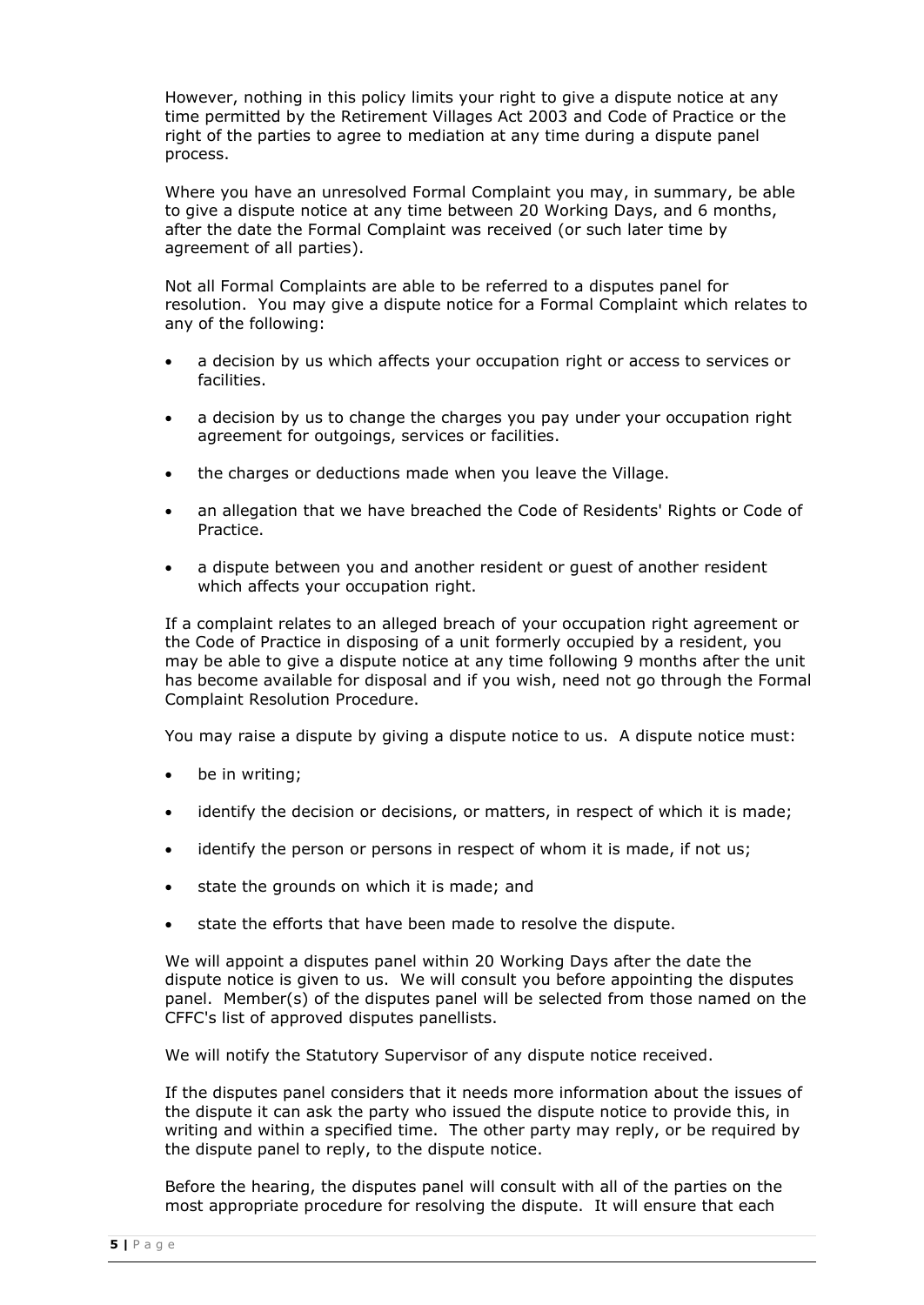party has the opportunity to comment on any view or any matter given by the other party during the consultation time. The panel will then set an agreed time and place for the hearing. As a general rule all hearings are to be public with the proceedings and decision published. However, the panel may decide whether any part of the hearing will be heard in private or not published.

The disputes panel may decide that a dispute should be heard by a court of law instead and refer it to the nearest District Court. A disputes panel can also refuse to hear a dispute if it considers it to be frivolous or vexatious or an abuse of process.

At a disputes panel hearing all parties can give evidence, cross-examine and reexamine witnesses. The disputes panel can amend an occupation right agreement, order compliance with an occupation right agreement or the Code of Practice, or order payment or refund of an amount in dispute.

When a decision has been made, the disputes panel must record its findings in writing and give each party, the Village, and the Retirement Commissioner a copy. The decision is binding on all parties.

In the ordinary course we will pay the costs of the dispute panel whether we are a party to the complaint or not. However, the disputes panel can also make an award of costs and expenses. This might require a party to the dispute to pay all or some of the costs of the disputes panel and/or the other party.

### **9 Complaint to the Retirement Villages Association ("RVA")**

The New Zealand Retirement Villages Association has a complaints process in place for complaints being made against operators.

This process can be employed in addition to the complaints facility described above. Should you choose to refer your complaint to the RVA, the time period in any of the above processes is not affected or suspended.

### *9.1 Making a complaint to the RVA*

Complaints being referred to the RVA must be made in writing and must clearly set out the following details:

- The name of the complainant; and
- The name of the Operator
- The nature of the complaint including as many relevant details as possible, such as dates, names of parties and locations.

The complaint should be addressed to the Executive Director of the RVA, and sent to the RVA, whose contact information is set out in Schedule 2.

### *9.2 The complaints process followed by the RVA*

The RVA will acknowledge the complaint within five working days of receiving it, and send you a copy of their complaints policy that fully sets out the complaints process they will follow.

### **10 Definitions**

• "**Code of Practice**" means the Code of Practice approved by the Minister under section 89 of the Retirement Villages Act, as updated, amended or replaced from time to time.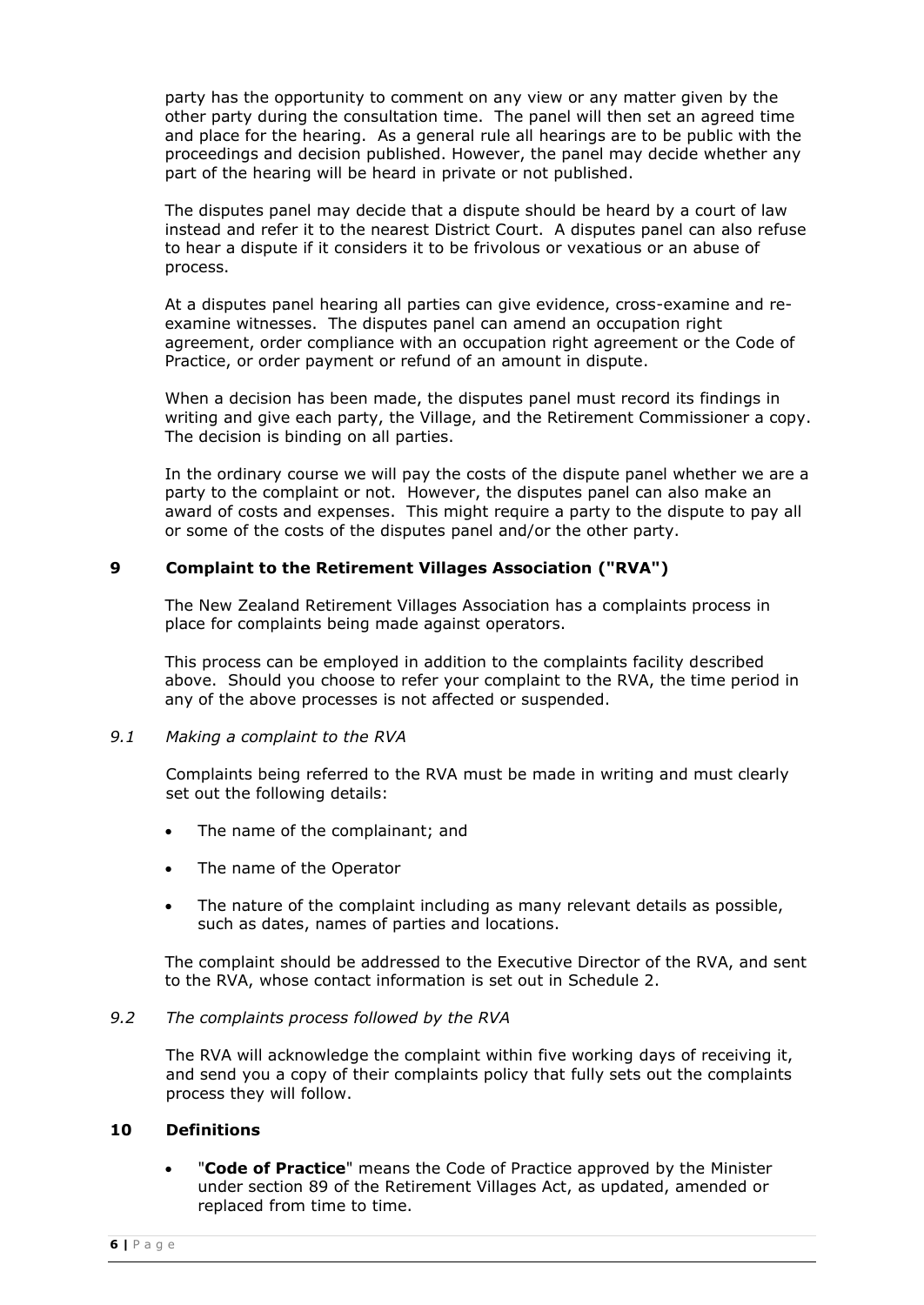- "**Complaint**" includes any issue or concern or Formal Complaint.
- "**Formal Complaint**" means a written complaint made by a resident or former resident in accordance with part 7 of this policy relating to us, our staff, the Village, another resident or any other matter that the resident wants to raise.
- "**former resident**" means a person who was a resident, or a representative of that former resident, of the Village and whose occupation right agreement has since terminated.
- "**resident**" means any of the following:
	- (a) a person who has entered into an occupation right agreement with us in relation to the Village
	- (b) a person who under an occupation right agreement is, for the time being, entitled to occupy a residential unit within the Village, whether or not the agreement is made with that person or some other person; or
	- (c) if the occupation right agreement provides, or with our consent, the spouse, civil union partner, or de facto partner of the person referred to in paragraph (b) who is occupying the residential unit with that person, or after that person's death or departure from the Village.
- **"Representative" (support person)** means a person:
	- (a) Acting in the place of and for a resident under a power of attorney or enduring power of attorney that has not been revoked or suspended under the Protection of Personal and Property Rights Amendment Act 2007, or
	- (b) Who is a welfare guardian or manager appointed for a resident under the Protection of Personal and Property Rights Act 1988, or
	- (c) The resident has nominated, but who is not a member of staff or the operator of the retirement village.
- "**Village**" means the retirement village known as Olive Estate Lifestyle Village and operated by Olive Estate Lifestyle Village Limited.
- "**Working Day"** has the same meaning as set out in the Code of Practice.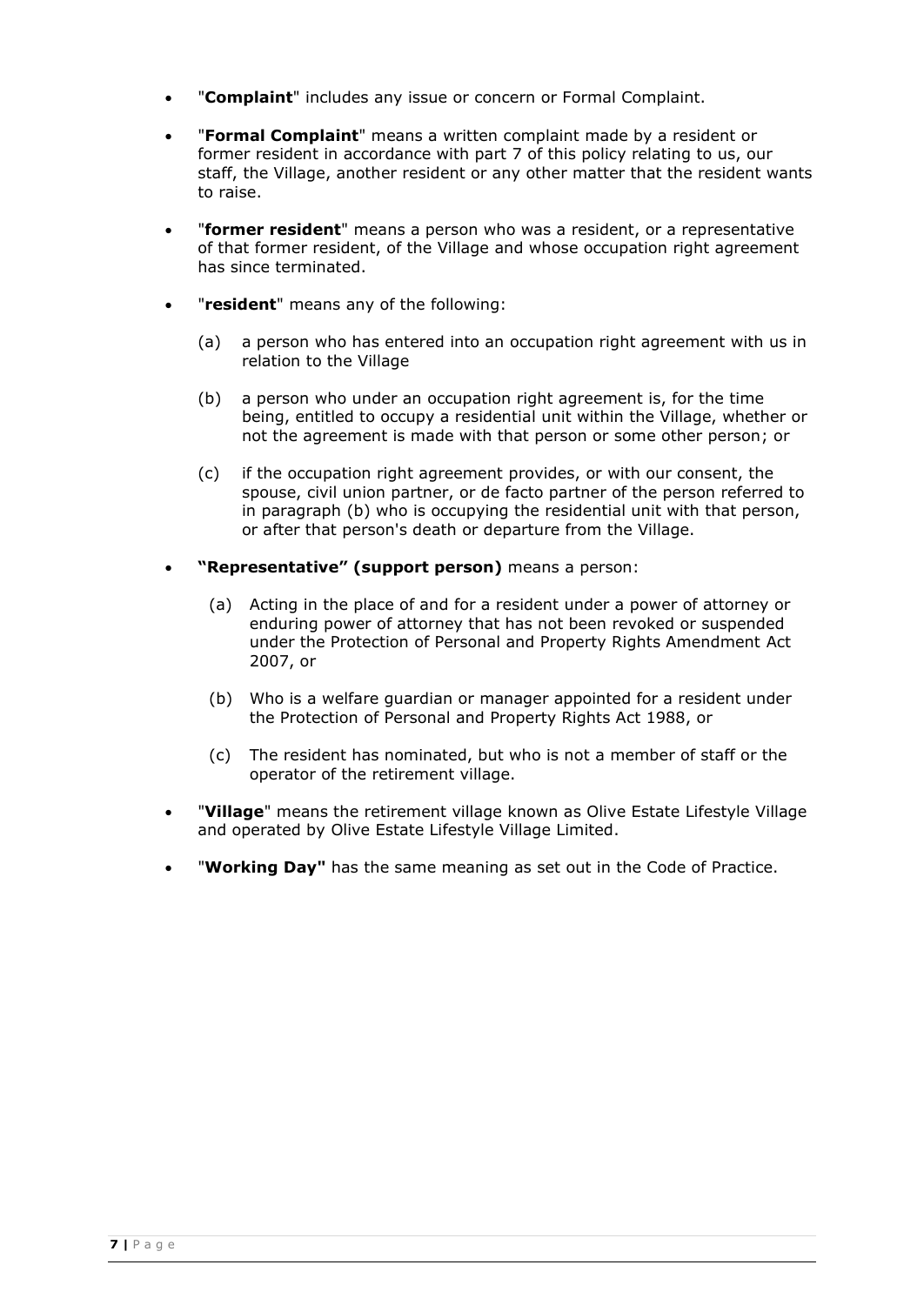## **SCHEDULE 1**

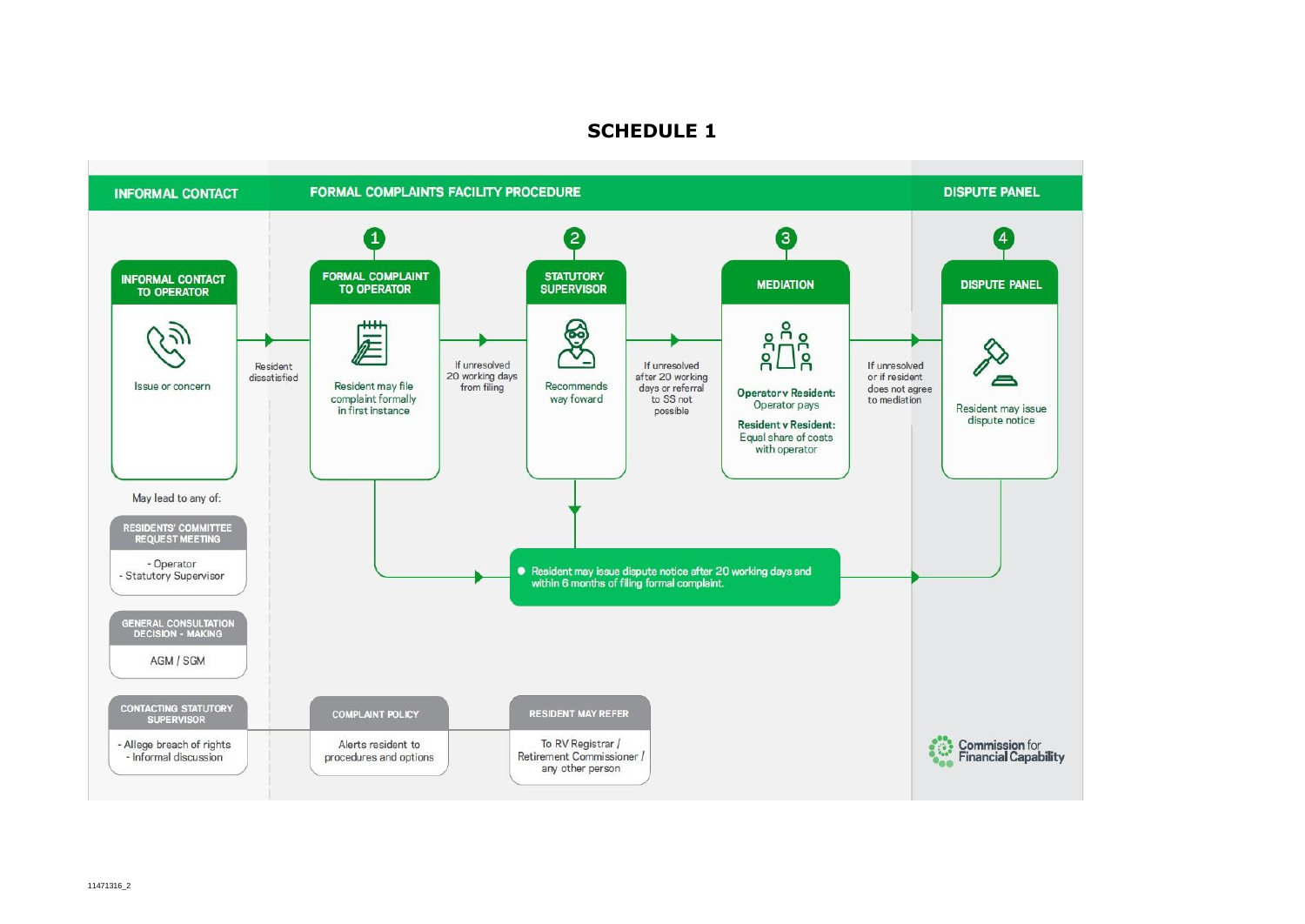## **SCHEDULE 2**

## **Contact Information**

### **Operator's Contact Person for Complaints / Village Manager**:

Name: Kristin Nimmo Office hours: Monday – Friday 9 – 5pm Phone: 03 544-3370 Cell phone: 027 665-9799 Email: kristin@integritycare.co.nz

### **Residents' Committee:**

| Contact Person: | Jan Martin or Tony Hunter                    |
|-----------------|----------------------------------------------|
| Phone:          | 544-3033 or 544-3050                         |
| Email:          | jan.mrtn@gmail.com or hunter.tdvp@xtra.co.nz |

## **Statutory Supervisor:**

| Name:    | <b>Covenant Trustee Services</b>             |
|----------|----------------------------------------------|
| Phone:   | 09 302-0638                                  |
| Fax:     | 09 302-1037                                  |
| Email:   | team@covenant.co.nz                          |
| Address: | PO Box 4243, Shortland Street, Auckland 1140 |
| Attn:    | Raylene McMeekan)                            |

## **Registrar of Retirement Villages:**

| Phone:<br>Phone:<br>Website:<br>Address: | 0800 268 269 (Toll Free within New Zealand)<br>$(03)$ 962 2602<br>www.retirementvillages.govt.nz<br>Registrar of Retirement Villages<br>Northern Business Centre<br>Private Bag 92061<br><b>Auckland Mail Centre</b><br>Auckland 1142 |
|------------------------------------------|---------------------------------------------------------------------------------------------------------------------------------------------------------------------------------------------------------------------------------------|
|                                          |                                                                                                                                                                                                                                       |

### **Retirement Commissioner:**

| Phone:          | $(09)$ 356 0052    |
|-----------------|--------------------|
| Address:        | Level 3            |
|                 | 108 Quay Street    |
|                 | Auckland 1010      |
| Postal Address: | PO Box 106-056     |
|                 | Auckland City 1143 |
| Email:          | office@cffc.org.nz |

## **Retirement Villages Association:**

| Phone:          | $(04)$ 499-7090                |
|-----------------|--------------------------------|
| Address:        | Level 11                       |
|                 | Petherick Tower,               |
|                 | 38 - 42 Waring Taylor St       |
|                 | Wellington 6011                |
| Postal Address: | PO Box 25-022                  |
|                 | Panama Street                  |
|                 | Wellington 6146                |
| Email:          | info@retirementvillages.org.nz |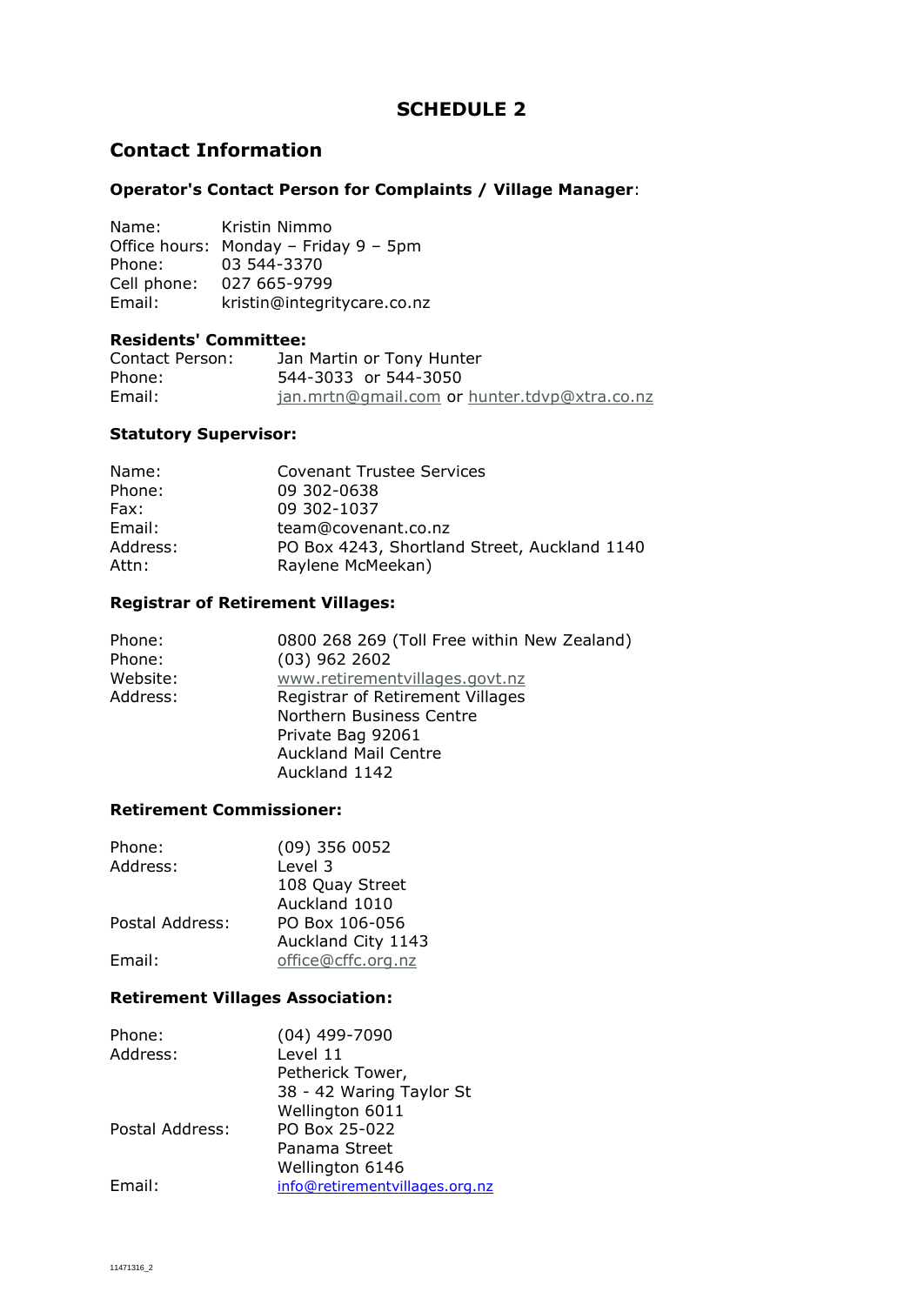## **Agencies which may offer Advocacy Services:**

# **Age Concern:**

| Phone:   | $(04)$ 801 9338                                    |
|----------|----------------------------------------------------|
| Fax:     | $(04)$ 801 9336                                    |
| Email:   | national.office@ageconcern.org.nz                  |
| Website: | www.ageconcern.org.nz follow links - New Zealand   |
| Address: | <b>National Office</b>                             |
|          | 4 <sup>th</sup> floor, West Block, Education House |
|          | 178 Willis Street                                  |
|          | Wellington                                         |
|          |                                                    |

## **Citizens Advice Bureau:**

| Phone:   | 0800 367 222           |
|----------|------------------------|
| Fax:     | $(04)$ 382 8647        |
| Email:   | admin@cab.org.nz       |
| Address: | <b>National Office</b> |
|          | PO Box 9777            |
|          | Wellington             |
| Website: | www.cab.org.nz         |

## **Advocacy Network Services:**

| Free Phone: | 0800 423 638 / 0800 423 639 |
|-------------|-----------------------------|
| Phone:      | $(04)$ 237 0418             |
| Address:    | Room 2/5 Pember House       |
|             | 16 Hagley Street            |
|             | Porirua                     |